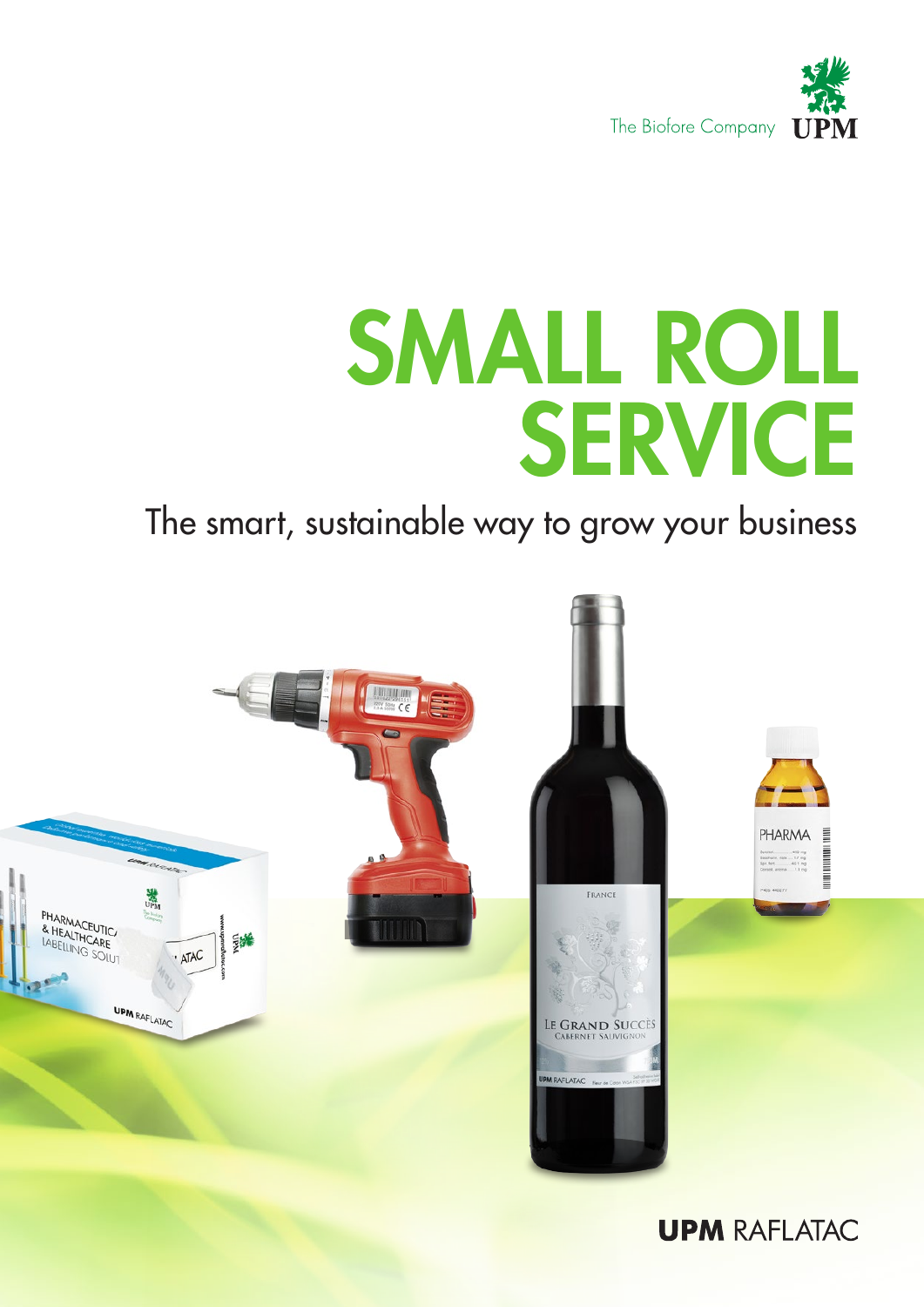# Make a sensibly small start to bigger business Small Roll Service

Expanding your customer base and taking advantage of new business opportunities can be made easier and less risky with smaller label stock orders.

With UPM Raflatac's Small Roll Service you can order smaller quantities of label stock to grow your new business and meet customer demand effectively. This minimises business risks by enabling you to enter new markets steadily, and means less capital and warehouse space are needed for stock. What's more, your environmental footprint can also be reduced with less wasted stock.

#### Bigger is not always better Bigger is not always better



Smaller orders also make it more viable to keep a range of label materials in stock to serve seasonal demand, including high-value specialised materials, with less capital needed at the outset.

Many new and high-performance solutions are available from our Small Roll Service, including high-tech solutions for enhanced security and brand protection and robust materials for durable applications. Security and pharmaceutical applications can especially benefit from smaller order quantities as the labels are typically quite small and demand less material.

Top-of-the-line wine and spirits labels are often needed for small seasonal and campaign orders, making our Small Roll Service the perfect solution for when a little is enough. The ability to offer your customers top-performance label stock can also be beneficial when negotiating new contracts or competing for larger volumes.

Dealing with smaller stock quantities – as little as 100 square meters in an individual roll – offers more business flexibility. The short lead times also enable you to react quickly to new opportunities.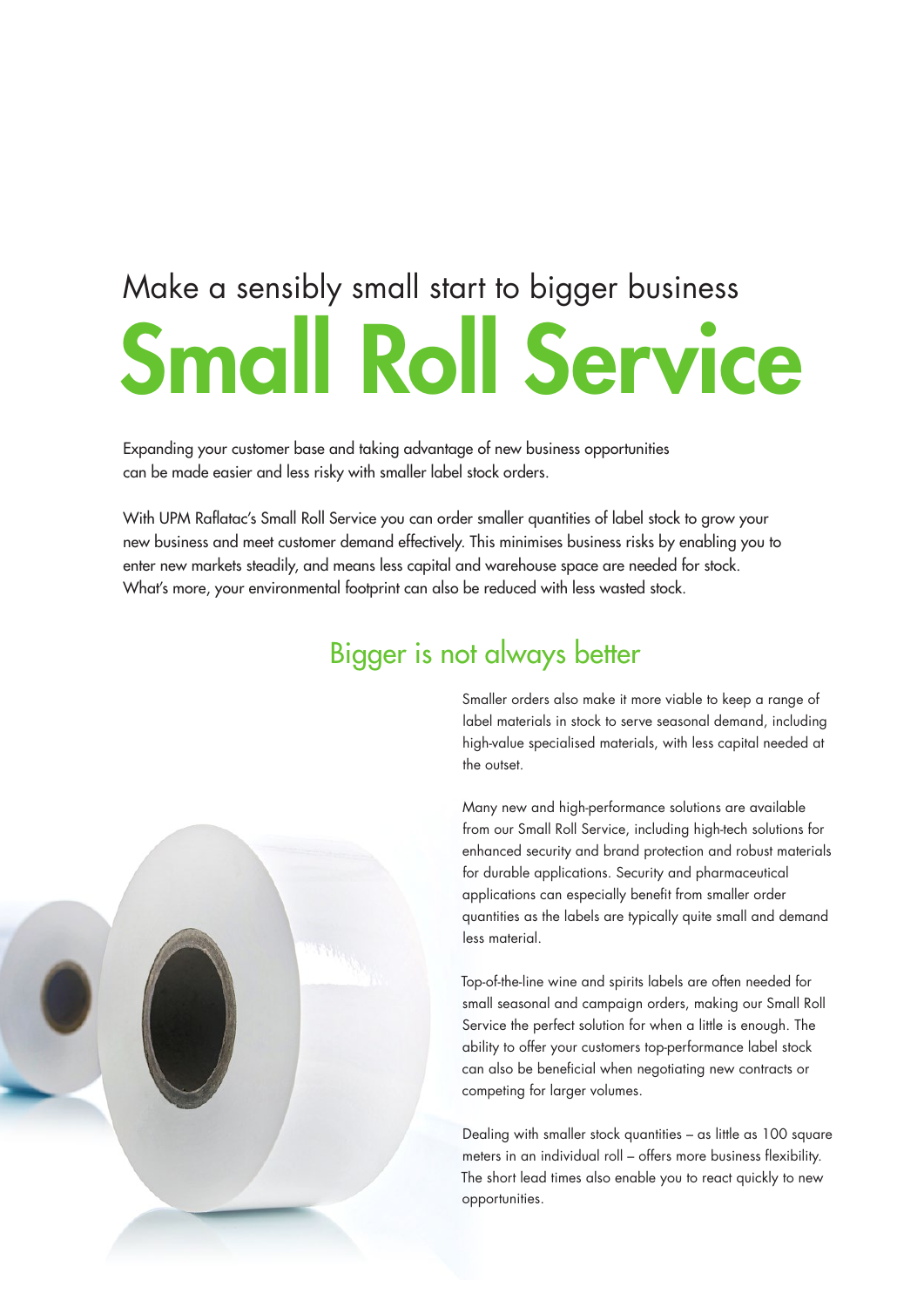#### **MORE**

Product options for negotiating smaller jobs and contracts **Opportunities** to expand your customer base Flexibility from quick-to-market products **Offers** for seasonal products **Promotion** for high-value new products

## **Get MORE** from a smaller start

The The SIMPLER WAY to boost business

N BL SHE

#### **LESS**

Risk of unused stock Environmental impact from wasted stock Capital tied up in high-performance label stock Stock space required, letting you carry more of the stock you need Waiting from extended lead times **Complexity** in business forecasting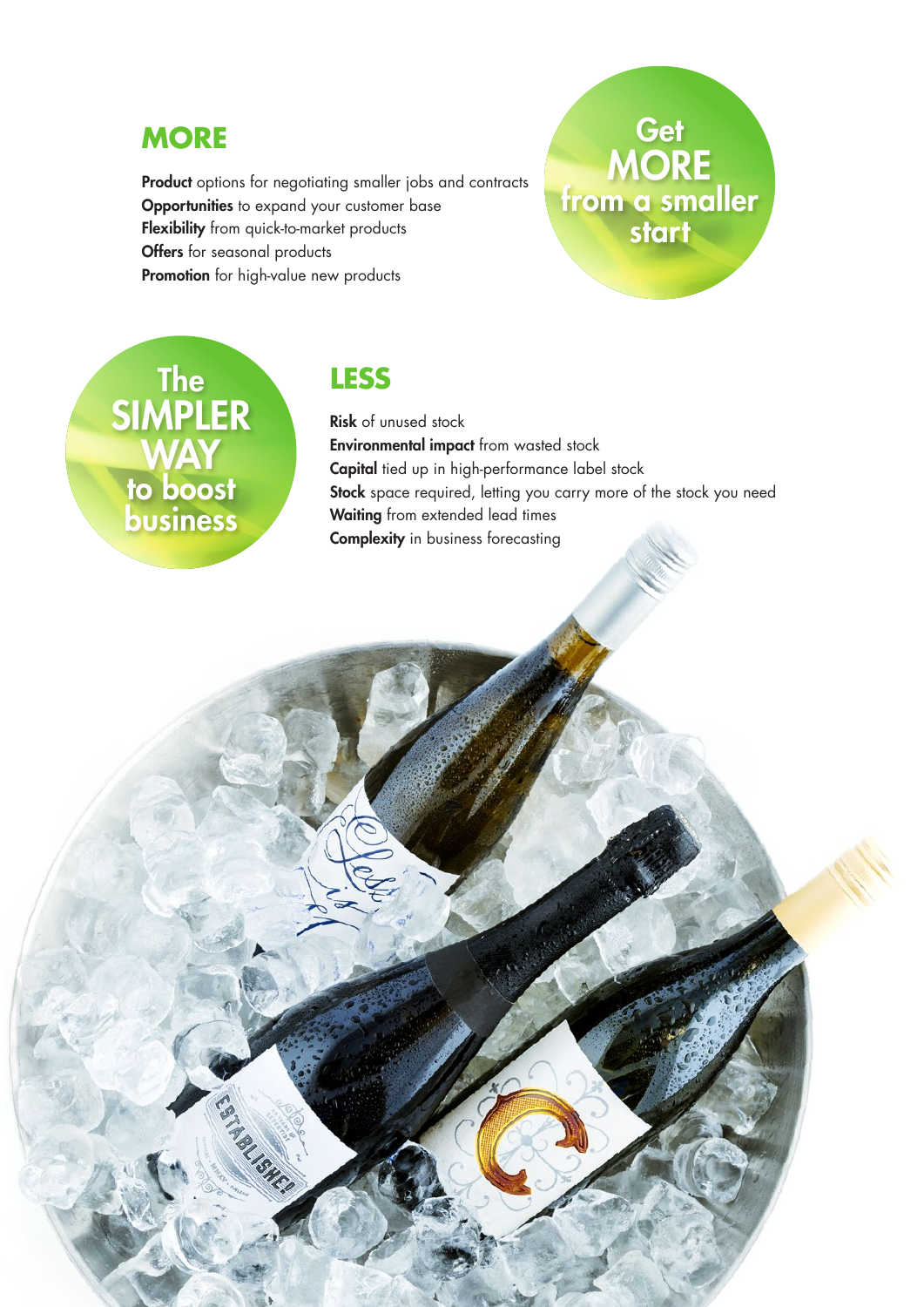

#### **Generate more business** Generate more business

You'll find all the right products in the **Small Roll Service**, from the high-tech to the high-spec – while still keeping your programme and process as simple as possible.

#### Leave a lighter footprint with less waste

Our sustainable solutions are good news for both your budget and the environment.

Our Small Roll Service's 'less is more' business concept also brings benefits in terms of waste management and sustainability. With the Small Roll Service, you can take advantage of smaller quantities of label materials to meet your business needs, contributing to less wasted stock, savings on disposal costs and a reduced environmental footprint.



We are continuously developing our range of face materials, backings, and adhesives for all of your labelling needs. Your local UPM Raflatac sales representatives will be pleased to answer any questions you have to help you find the best solution for your business.

Find out more about the latest products and solutions on our website at **www.upmraflatac.com**.